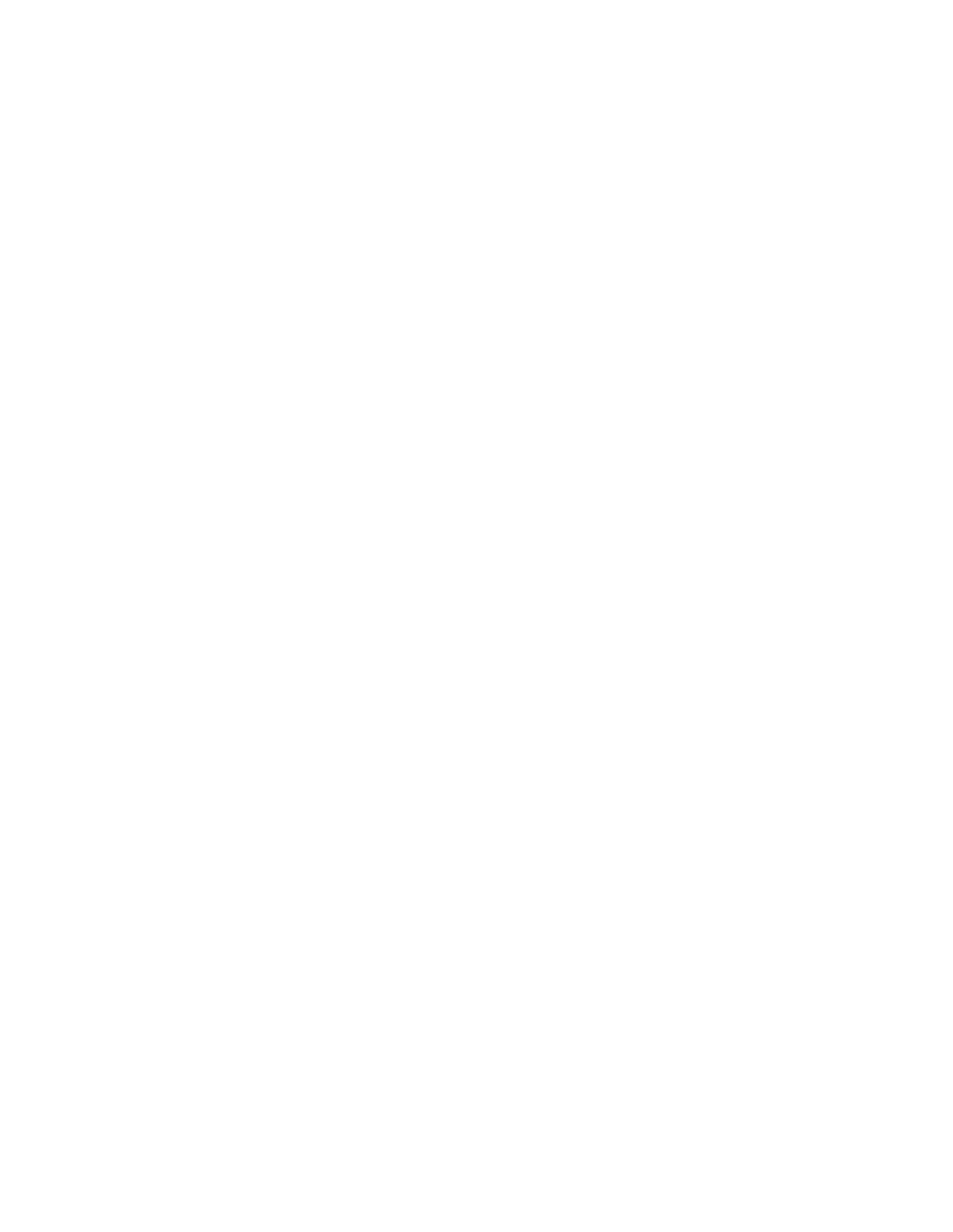#### **United Nations Statement to the IMFC** (International Monetary and Financial Committee)

Global decision-making is fixed on immediate gain, ignoring the long-term consequences of decisions — or indecision…[…] As a result, we risk a future of serious instability and climate chaos. Humanity faces a stark and urgent choice: breakdown or breakthrough.<sup>1</sup>

UN Secretary General, Antonio Guterres

The global outlook has deteriorated –with the rapid spread of the COVID-19 Delta variant, supply chain constraints, a rise in energy and food prices and inflationary pressures all driving further divergence in the global economy. The following actions are urgent to ensure this divergence does not become systemic, hampering the achievement of the 2030 Agenda for Sustainable Development:

\_\_\_\_\_\_\_\_\_\_\_\_\_\_\_\_\_\_\_\_\_\_\_\_\_\_\_\_\_\_\_\_\_\_\_\_\_\_\_\_\_\_\_\_\_\_\_\_\_\_\_\_\_\_\_\_\_\_\_\_\_\_\_\_\_\_\_\_\_\_\_\_\_\_\_\_\_

- **On vaccines**: The UN system supports urgent action to extend vaccine coverage to 40% of the population by end of 2021 and 70% by next year. The Multilateral Leaders' Task Force (MLTF), comprised of WHO, WTO, WBG and IMF heads, has made specific recommendations for releasing supply, distributing vaccines, and addressing financing gaps in favour of developing and emerging economies; the WHO provides further implementation guidance in its "Strategy to Achieve Global Covid-19 Vaccination by mid 2022";
- **On debt and SDRs**: Debt distress in developing economies is increasing and threatening to derail global recovery prospects. The DSSI should be extended through 2022, and include all liquidity-constrained countries that request assistance; the Common Framework, focused on solvency and debt restructuring, is also welcome but needs to include private creditors on equal terms to succeed and should provide for standstills for countries that approach it once the DSSI is expired; finally, SDR voluntary channeling by advanced economies should aim to leverage SDRs for maximum impact on health, debt and climate challenges; Middle-Income Countries should be included in all liquidity and debt relief efforts, with the acknowledgement that GDP remains an insufficient metric of vulnerability;
- **On climate commitments and financing**: COP 26 is at our doorsteps and the most recent IPPC report puts humanity on 'code red': the \$100bn a year climate financing target for climate mitigating and adaptation in developing countries is within reach; the UN welcomes raised ambition on Nationally Determined Contributions, but calls for more work on financing and technological transfers to accelerate green and just transitions in

<sup>1</sup> https://www.un.org/sg/en/node/258971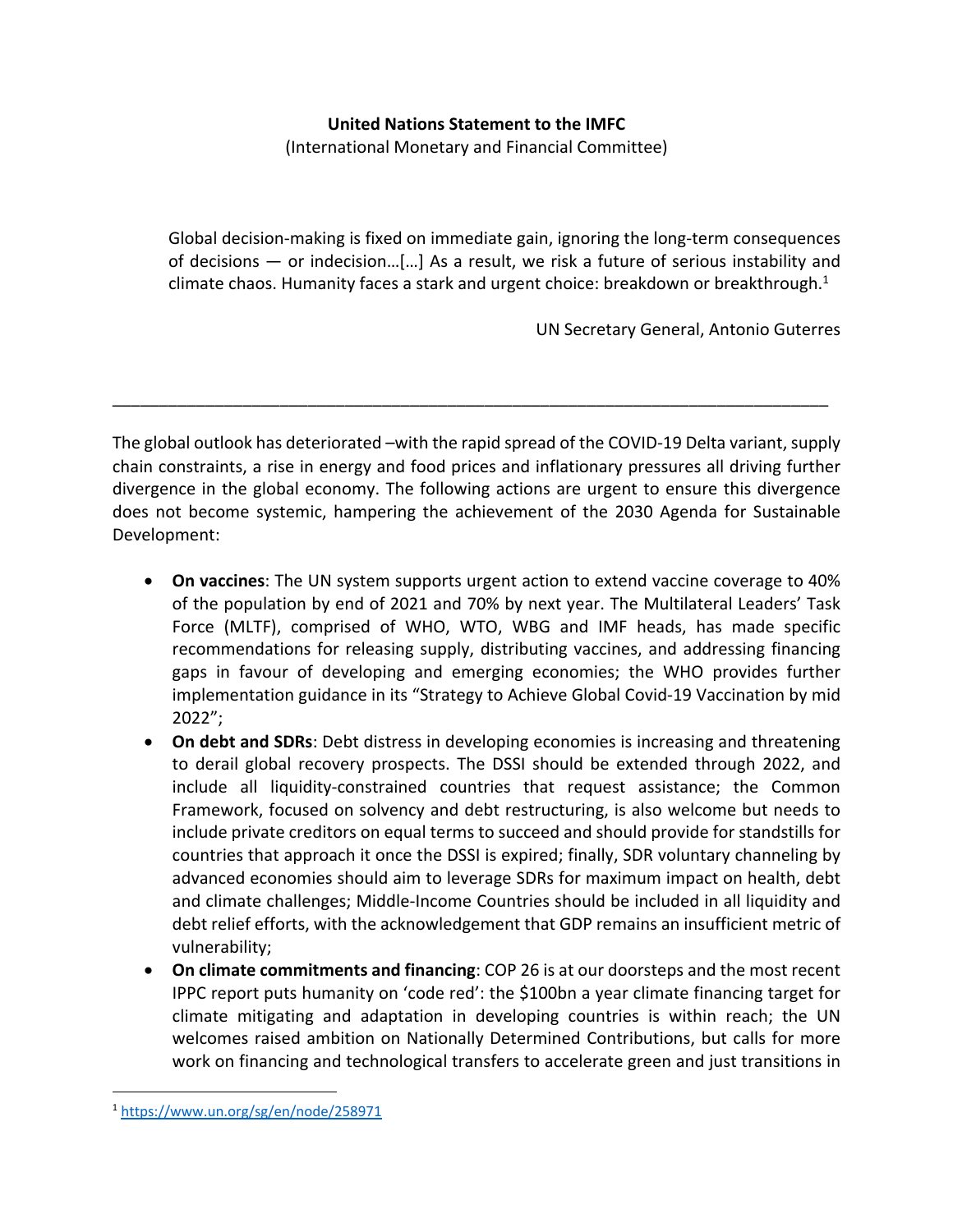developing countries; the UN Secretary General has called for ending subsides on fossil fuels and seeing more progress on carbon pricing, as appropriate to country circumstances.

#### **1. State of the world: COVID-19, growth divergence and SDG reversals**

From the climate crisis to geo-political tensions and the persisting effects of COVID-19, the current prognosis seems bleak, amplified by a stark divergence in recovery from the pandemic due to unequal access to vaccines, and the fiscal constraints that many countries were under even before the pandemic, which have now intensified severely.

\_\_\_\_\_\_\_\_\_\_\_\_\_\_\_\_\_\_\_\_\_\_\_\_\_\_\_\_\_\_\_\_\_\_\_\_\_\_\_\_\_\_\_\_\_\_\_\_\_\_\_\_\_\_\_\_\_\_\_\_\_\_\_\_\_\_\_\_\_\_\_\_\_\_\_\_\_\_

Advanced economies are expected to have fully recovered their economies by 2022, but many emerging and developing economies are still expected to have lower than 2019 GDP per capita levels by 2025. As many countries are still fighting to contain the spread of the virus, no one can feel safe before vaccination rates come up everywhere, and while the vaccination rate in high income countries will soon surpass 70%, it is only slightly above 2% in low-income countries. Over the past year, developing economies have experienced the devastating development consequences of these inequalities in terms of preventable deaths, job and income losses, rising poverty, social unrest and worsening health and educational outcomes.

While global economic growth forecasts have been revised downwards slightly, the risk outlook has deteriorated sharply. Many developing economies are in a highly precarious situation. They have contributed very little to global warming but face the highest physical costs of climate change, the highest transitory costs of global decarbonization and have the weakest fiscal and financial balances to manage both types of shocks, not to mention their own decarbonization. Rising global energy and food prices are putting further strains on distressed households and several countries have felt forced to raise interest rates during still weak economic recoveries. Rising interest rates at home and abroad is adding worse to already unsustainable debt levels and many countries risk moving closer to a default or face a prolonged period of debt-overhang that will arrest any hopes of making progress on the SDGs.

As highlighted in the UN Secretary General's SDG Report 2021, COVID-19 has led to the first rise in extreme poverty in a generation. Estimates suggest that in 2020, approximately an additional 120 million additional people were pushed back into extreme poverty. Worldwide, up to an additional 160 million people are likely to experience hunger because of the pandemic. COVID-19 has wiped out 20 years of education gains, with an additional 100 million or 9% of children grades 1-8 falling below minimum reading proficiency. Violence against women intensified with 243 million women and girls experiencing sexual and/or physical violence by an intimate partner in the last year. The pandemic has led to the loss of the equivalent of 255 million full-time jobs (about four times more than during the financial crisis). Meanwhile, the climate crisis continues unabated and progress towards safeguarding key biodiversity areas has stalled.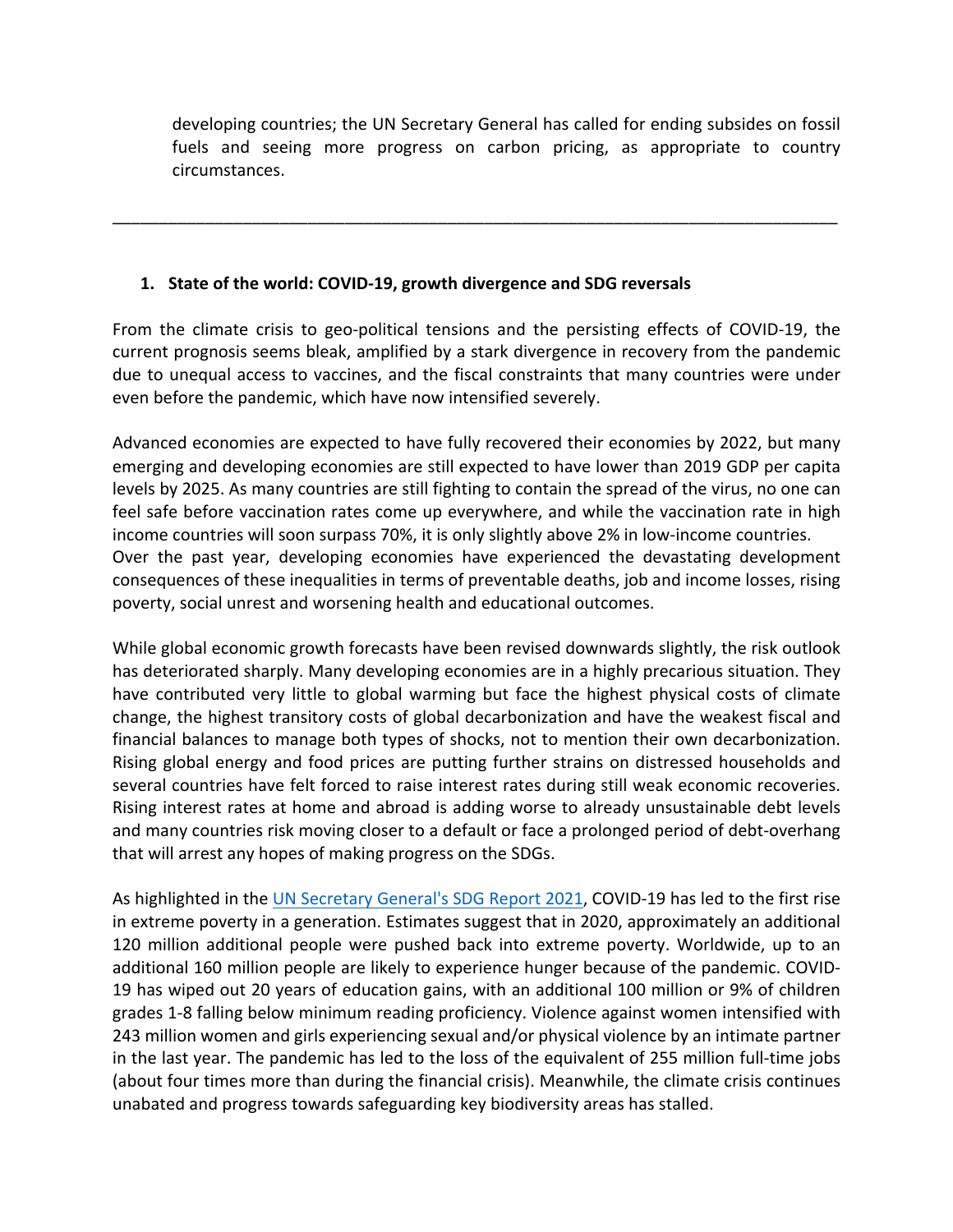However, our future can be better with collective action, political will, and scaling up investments in a green, equitable and just post-COVID world. The SDGs can still be achieved and reversals due to the COVID-19 pandemic can be undone. As the global community, we must urgently do more to help the most vulnerable countries remove vaccination and fiscal constraints, including more effective ways of dealing with unsustainable debt. And we must do more to understand in detail the size and distribution of potential negative social and economic effects linked to the global low carbon transition and the resources needed to mitigate them.

## **2. A Call to Action: On Vaccines, Debt and Climate**

The UN calls for solidarity, trust, and a unified response to ensure the world emerges better than before from the pandemic.

- **Vaccine equity / distribution / financing:** The world urgently needs to stop the rising tide of COVID-19 transmission. In the UN Secretary General's words "Global health security until now has failed, to the tune of 4.5 million lives, and counting."  $2$  Vaccine equity is vital to safeguarding development gains and preventing the world from falling behind in our collective goals for an equal, fair, green, and just recovery from COVID-19. No one is safe until everyone is safe. The UN Secretary General is calling for a global vaccination plan to at least double vaccine production and ensure 2.3 billion doses are equitably distributed through COVAX to reach 40 per cent of people in all countries by the end of this year and 70 percent in the first half of 2022, in accordance with WHO recommendations.
- As the Secretary General suggests, this plan could be implemented by an emergency team made up of the countries that produce or have the potential to produce vaccines, the World Health Organization, COVAX partners and international financial institutions and the World Trade Organisation, working with pharmaceutical companies, to double vaccine production and ensure equitable distribution<sup>3</sup>.
- The UN supports the work of the Multilateral Leaders Task Force on COVID-19 to this effect (led by the IMF, World Bank, WHO, and WTO). Leveraging multilateral finance and trade solutions is crucial, particularly for low- and middle-income countries, as are the Task Force's calls to release excess vaccine doses, ensure timely production and transparency of supply, free up exports, and to create a consistent regulatory environment.
- **SDRs / debt relief:** The \$650 billion Special Drawing Rights (SDR) allocation has become perhaps the most important source of fresh international liquidity for struggling economies. But it is not enough. A large re-distribution of SDRs is critical towards countries struggling with the socio-economic consequences of the COVID-19 pandemic – better enabling them to play a full part in the global green recovery. The UN welcomesthe proposals made by the IMF on expanding the Poverty Reduction and Growth Trust (PRGT) as well as structuring a new Resilience and Sustainability Trust (RST); and hopes that access to recycled SDRs can reach all vulnerable economies (including Middle Income Countries and Small-Island Developing

<sup>2</sup> https://www.un.org/sg/en/node/259742

 $3$  Idem.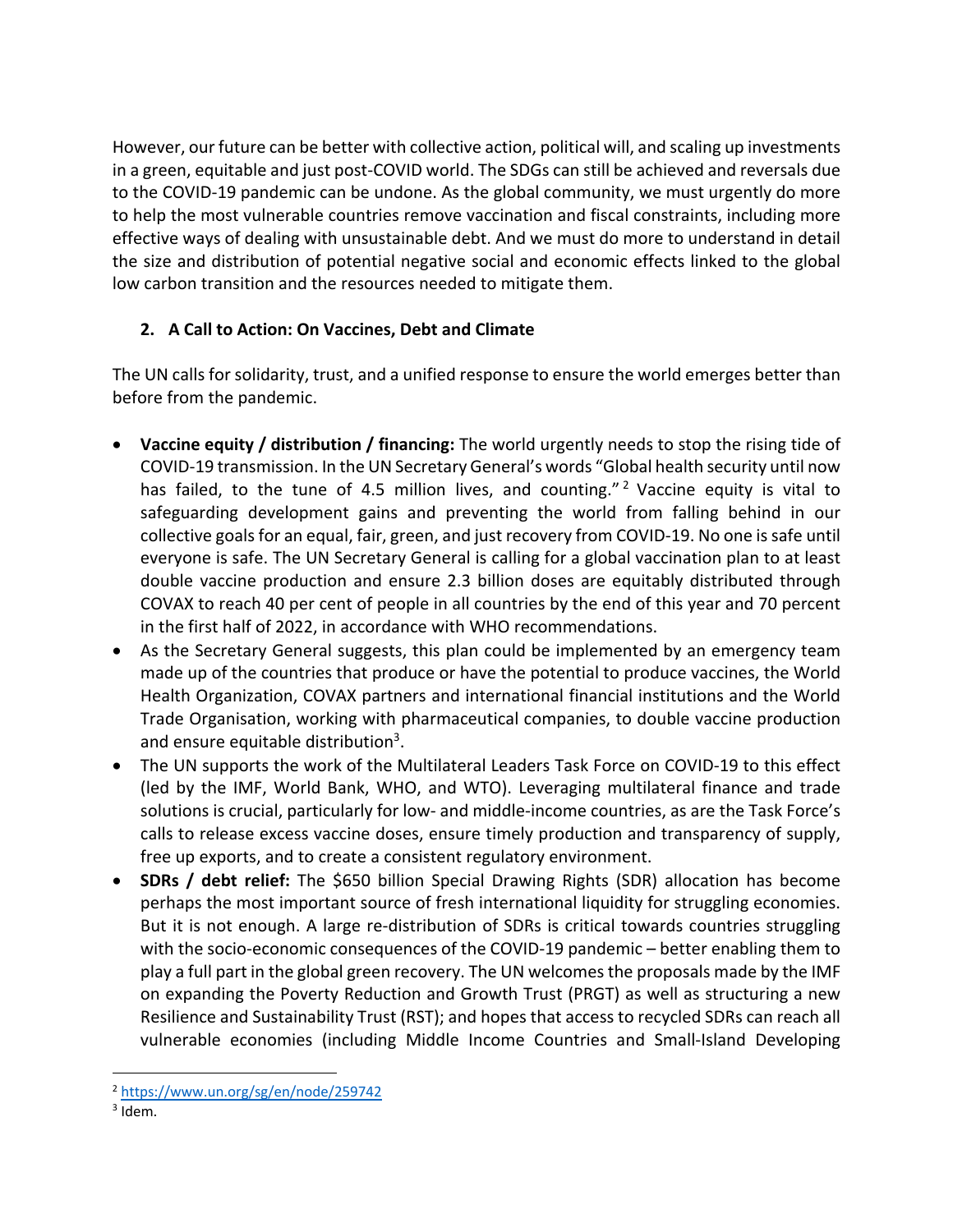States). The UN also supports channeling SDRs through prescribed holders of SDRs (including Multilateral Development Banks) and calls on MDBs to raise their ambition and propose ways of tackling some of the toughest health, debt and climate financing at present. In parallel, it will be important to extend the DSSI initiative which is set to expire at the end of this year and to find ways of better incentivizing debt restructuring with private creditor participation for countries with solvency problems, and to build on the Common Framework to create an effective mechanism to restructure unsustainable debt.

- This should include, as a first step, additional measures to facilitate equitable treatment of commercial creditors, and provision of debt service standstills for countries that approach the Common Framework once DSSI has expired. Efforts are also needed to ensure funding that does exist, and additional liquidity received by countries, is aligned with the SDGs and supports a just transition, including by scaling up SDG-budgeting and the use of Integrated National Financing Frameworks (INFFs).
- **Tackling climate change:** The latest IPCC report is a "code red for humanity" in the words of the UN Secretary-General. UN Member States have a long way to go to make COP26 a success and ensure that it marks a turning point in our collective efforts to address the climate crisis. Based on the present emissions reduction commitments of UN Member States, the world is far off the mark of the 1.5C temperature increase, and rather on a catastrophic pathway to 2.7 degrees of heating. We need decisive action by all countries, especially the G20, to go the extra mile and effectively contribute to emission reductions.
- We must use the trillion-dollar pandemic recovery to ensure all actions are fair, just and green. Developed nations need to implement their promise to mobilize \$100 billion a year for climate action in the developing world from 2021 to 2025. They did not in 2019 and 2020, and, according to OECD calculations, there is a shortfall this year of around 20 billion dollars. What is more, adaptation must not be the forgotten component of climate action. At least half of climate finance should be committed to helping countries adapt to climate change but currently it represents only 21 per cent of the total. Additional support must also be provided to countries that are highly dependent on revenue from extractive industries, particularly fossil fuels, to ensure they can benefit from a just transition. That is \$16.7 billion a year, yet adaptation costs in the developing world are \$70 billion dollars a year, and they are projected to rise to as much as \$300 billion by 2030. Developing nations need access to adequate and predictable funding. Time is running out.

### **3. Multilateralism for Our Common Agenda**

As highlighted by the UN Secretary General in his recent report *Our Common Agenda*, we are at a critical juncture. There is no other viable option than a strengthened, inclusive and networked multilateralism while we are globally off-track to achieve the Sustainable Development Goals by 2030. What we need is better global governance of public goods and global commons in a way that distributes costs and burdens in accordance with basic principles of equity, social justice and shared responsibility.

A High-Level Advisory Board led by former Heads of State and Government will be established by the UN Secretary General to identify global public goods where governance improvements are